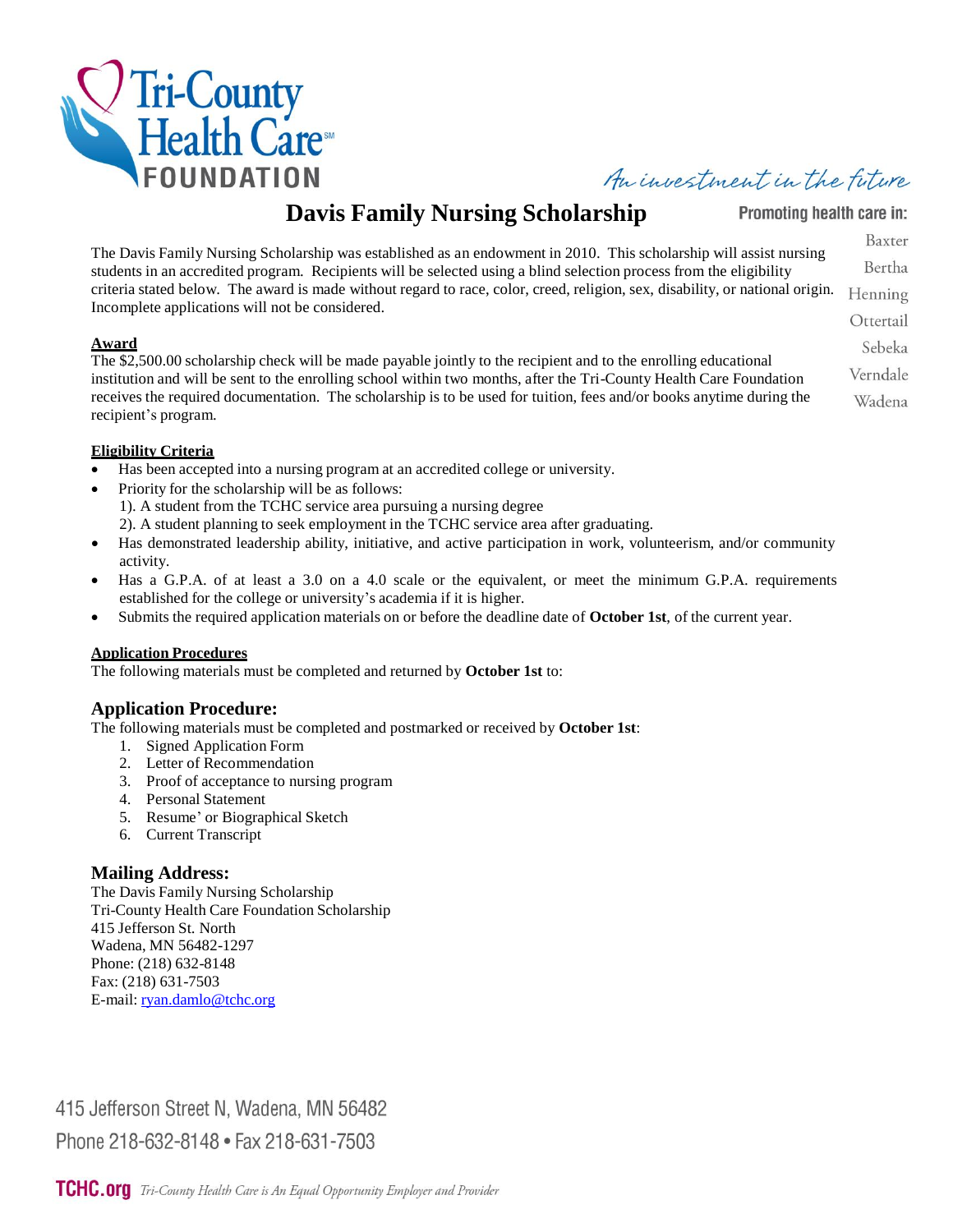# **TCHC FOUNDATION**

r.

Davis Family Scholarship Application

| <b>STUDENT DATA:</b>                                                                            |              |            |                         |                      |          |                |    |  |
|-------------------------------------------------------------------------------------------------|--------------|------------|-------------------------|----------------------|----------|----------------|----|--|
| Last Name                                                                                       |              | First Name |                         |                      |          | Middle Initial |    |  |
| Home Address                                                                                    |              |            |                         |                      |          |                |    |  |
| City                                                                                            | <b>State</b> |            |                         |                      | Zip Code |                |    |  |
| Telephone<br>(home)                                                                             |              | (work)     |                         |                      | (cell)   |                |    |  |
| Email Address                                                                                   |              |            |                         |                      |          |                |    |  |
| <b>ELIBILITY CRITERIA:</b>                                                                      |              |            |                         |                      |          |                |    |  |
|                                                                                                 |              |            |                         |                      |          | Yes            | No |  |
| 1. Do you currently live in the Tri-County Health Care service area?                            |              |            |                         |                      |          | Yes            | No |  |
| 2. Do you plan to seek employment in the TCHC service area after graduating?                    |              |            |                         |                      |          |                |    |  |
| <b>HEALTH CARE PROGRAM DATA:</b>                                                                |              |            |                         |                      |          |                |    |  |
| College or University                                                                           |              |            |                         |                      |          |                |    |  |
| Address                                                                                         |              |            |                         |                      |          |                |    |  |
| Telephone Number                                                                                |              |            |                         |                      |          |                |    |  |
| Currently Enrolled?<br>Yes                                                                      | No           |            |                         |                      |          |                |    |  |
| Length of Program                                                                               |              |            | <b>Start Date</b>       |                      |          |                |    |  |
| Cumulative Grade Point Average (G.P.A.)                                                         |              |            |                         | On a scale of        |          |                |    |  |
| Level during the academic year of this application (BSN)                                        |              |            | 3 <sup>rd</sup><br>Year | 4 <sup>th</sup> Year |          |                |    |  |
|                                                                                                 |              |            |                         |                      |          |                |    |  |
| <b>APPLICANT INFORMATION:</b><br>List health care experience for the most recent two (2) years. |              |            |                         |                      |          |                |    |  |
| School<br>Location                                                                              |              |            | Course of Study         |                      |          | Dates          |    |  |
|                                                                                                 |              |            |                         |                      |          |                |    |  |
|                                                                                                 |              |            |                         |                      |          |                |    |  |
|                                                                                                 |              |            |                         |                      |          |                |    |  |
|                                                                                                 |              |            |                         |                      |          |                |    |  |
| Employment history:                                                                             |              |            |                         |                      |          |                |    |  |
| Employer<br>Location                                                                            |              |            | <b>Title/Position</b>   |                      |          | Dates          |    |  |
|                                                                                                 |              |            |                         |                      |          |                |    |  |
|                                                                                                 |              |            |                         |                      |          |                |    |  |
|                                                                                                 |              |            |                         |                      |          |                |    |  |
|                                                                                                 |              |            |                         |                      |          |                |    |  |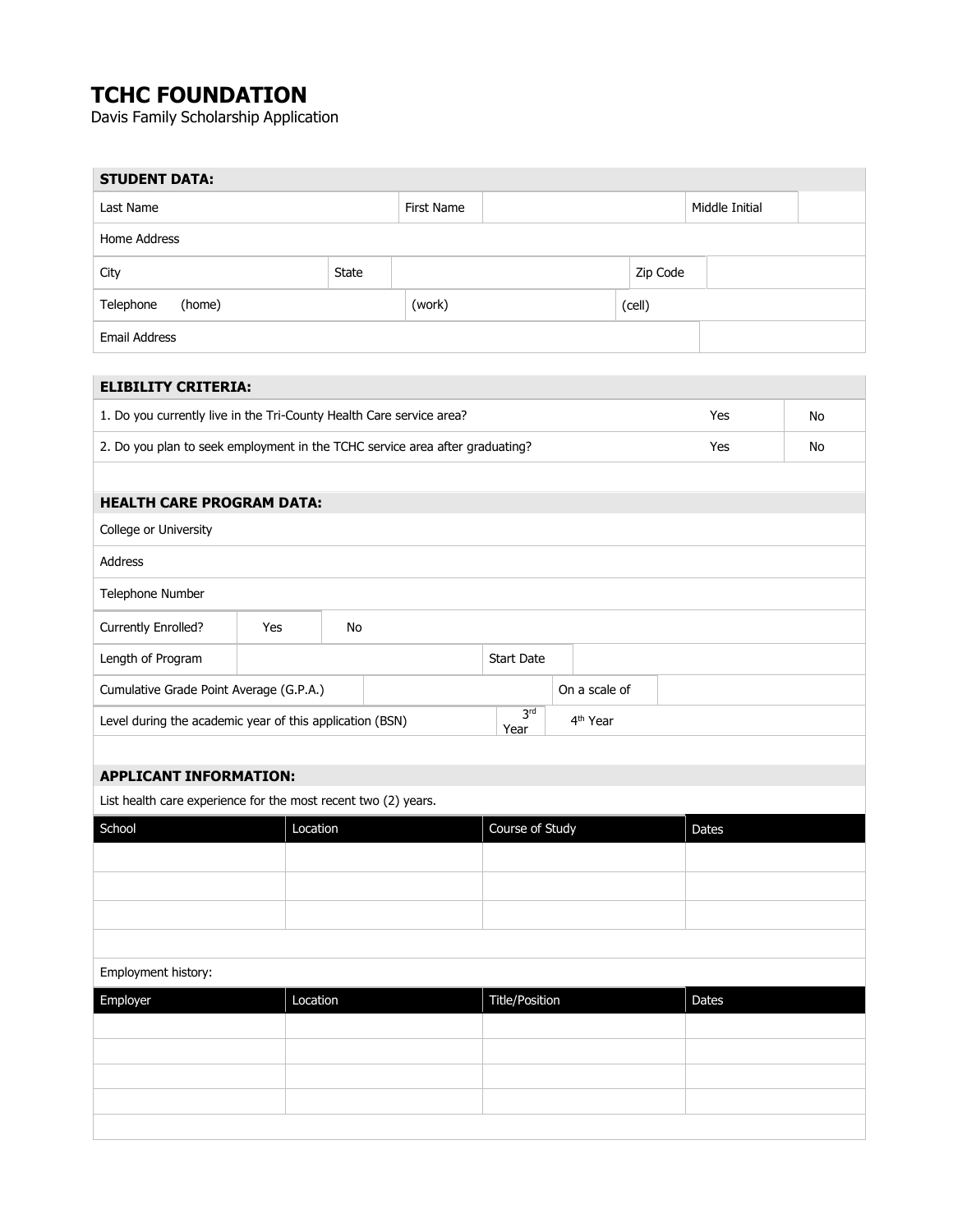List or describe community service activities in which you have participated and your responsibilities and/or accomplishments.

| Activity | Year(s) | Responsibilities and Accomplishments |
|----------|---------|--------------------------------------|
|          |         |                                      |
|          |         |                                      |
|          |         |                                      |
|          |         |                                      |

\$

#### **FINANCIAL INFORMATION:**

| Estimated annual cost of health care program including tuition, books, supplies, etc. |  |
|---------------------------------------------------------------------------------------|--|
| (Do not include costs such as housing, food, transportation, child care, etc.)        |  |

Estimated financial assistance to be received for the academic year this application including grants, scholarships, fellowships, etc.

#### **LETTER OF RECOMMENDATION**

Using the attached form, include a Letter of Recommendation from a teacher, supervisor, counselor or employer. If the Letter of Recommendation is sealed, the candidate's name and the name of the scholarship should be clearly labeled on the outside of the envelope.

#### **PERSONAL STATEMENT:**

Write a personal statement describing your career goals and why you selected the health care program you did. The personal statement should not exceed 250 words.

#### **Applicant Signature:**

I certify that the above information is correct.

Applicant: Date:

#### **APPLICATION CHECKLIST:**

The following materials must be completed and returned by **October 1st**:

- □ Signed Application Form
- □ Letter of Recommendation
- □ Proof of Acceptance to nursing program
- □ Personal Statement

□ Resume' or Biographical Sketch

□ Current Transcript